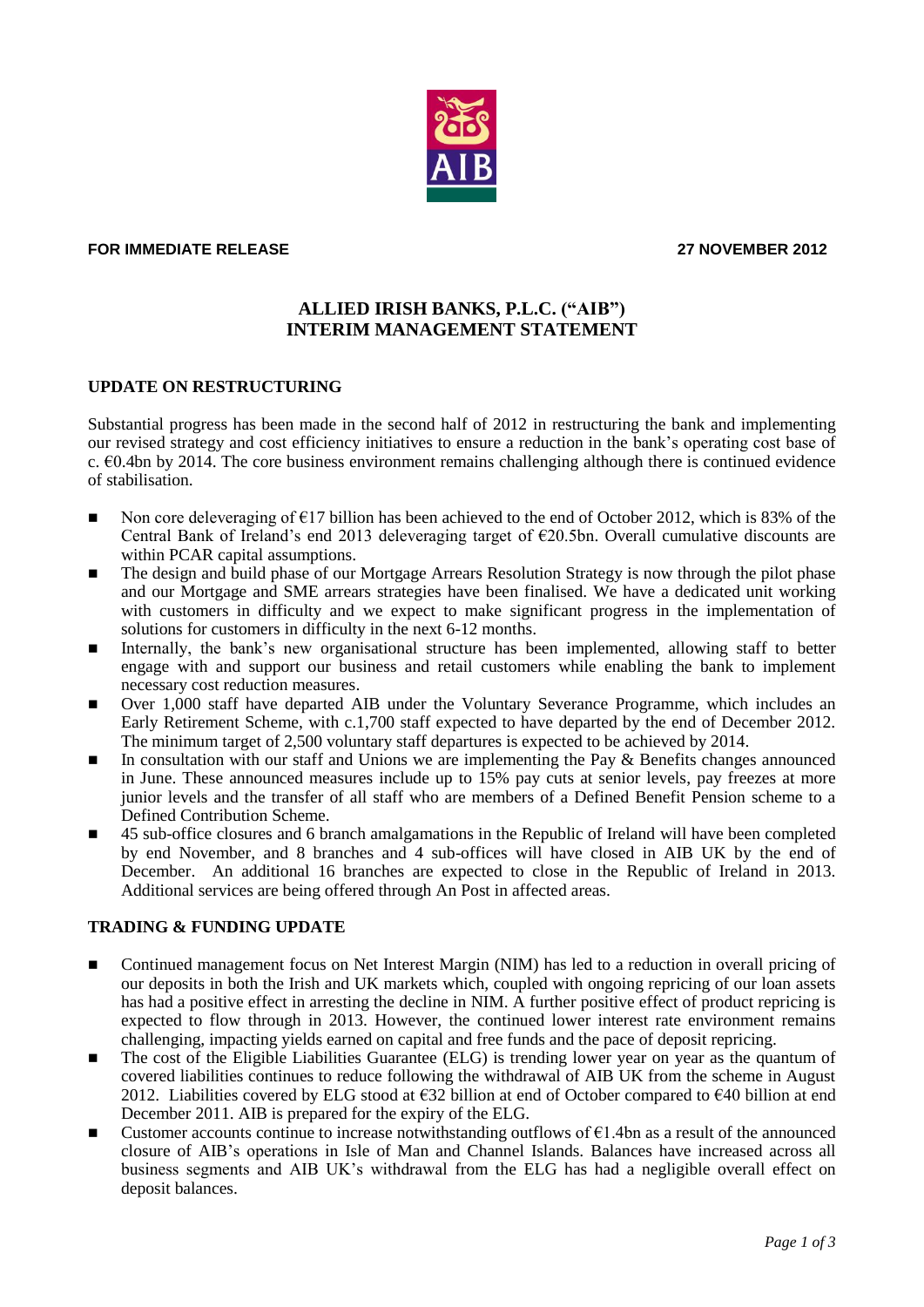- Ongoing progress in deleveraging and growth in customer accounts has seen continued improvement in the loan to deposit ratio which reduced below 120% at the end of October (including loans held for sale) from 125% at end of June. Arising from these balance sheets movements our reliance on ECB funding has continued to reduce since end June.
- AIB notes the recent improvement in market sentiment towards Irish issuers. The bank will re-engage with the market in a balanced and measured manner which is consistent with our strategy to ensure viable funding levels whilst building confidence with external investors.
- We note Fitch's recent revision of the outlook on AIB Group's long term Issuer Default Rating from negative to stable. This is the first positive revision for AIB in almost four years and is reflective of further signs of economic stabilisation.
- We are ahead year to date, of both our SME lending target of  $\epsilon$ 3.5bn set by the Government and our internal new mortgage lending target of  $E1bn$ . We have sanctioned 23,040 credit facilities to SME customers to the value of  $63.4$ bn and  $61.1$ bn in lending to 5,922 mortgage customers in the year to date to September. However, new customer lending demand remains muted in the current challenging economic environment and therefore overall credit growth is limited.
- The intense focus on cost reduction and the benefits of the cost initiatives will predominantly be reflected in the 2013 cost base, reflecting timing and implementation of our cost saving actions.

## **ASSET QUALITY**

■ Bad debt provisions for 2012 will materially reduce from elevated levels in 2011. Arrears in our Irish Mortgage and SME portfolios have increased, however the pace of increase in criticised loans is slowing. Although economic conditions remain challenging, we have seen signs of a stabilisation in underlying economic indicators, including house prices. We have materially accelerated the rate of engagement with customers in difficulty and are now providing forbearance and restructuring options to customers to ensure sustainable repayment schedules. c. 70% of mortgage customers with revised terms are adhering to the new conditions. The outlook for 2013 and beyond will be influenced by the domestic and international economic environment, however, we expect bad debt provisions to continue to trend lower year on year and to return to more normalised levels over time.

## **CAPITAL**

 AIB remains well capitalised, notwithstanding the continued impact of overall losses which is partially offset by a reduction in Risk Weighted Assets driven by a reduced balance sheet size. We continue to assess the impact of Basel III on capital ratios and are actively evaluating and developing a number of mitigating actions to protect regulatory capital.

### **-ENDS-**

| For further information please contact: |           |
|-----------------------------------------|-----------|
| Enda Johnson                            | Niamh     |
| Head of Corporate Affairs & Strategy    | Media l   |
| AIB Group                               | $AIB$ Gr  |
| Dublin                                  | Dublin    |
| Tel: +353-1-7726010                     | Tel: $+3$ |
| email: enda.m.johnson@aib.ie            | Email:    |

Niamh Hennessy Media Relations Manager AIB Group Tel: +353-1-7721382 Email: niamh.n.hennnessy@aib.ie